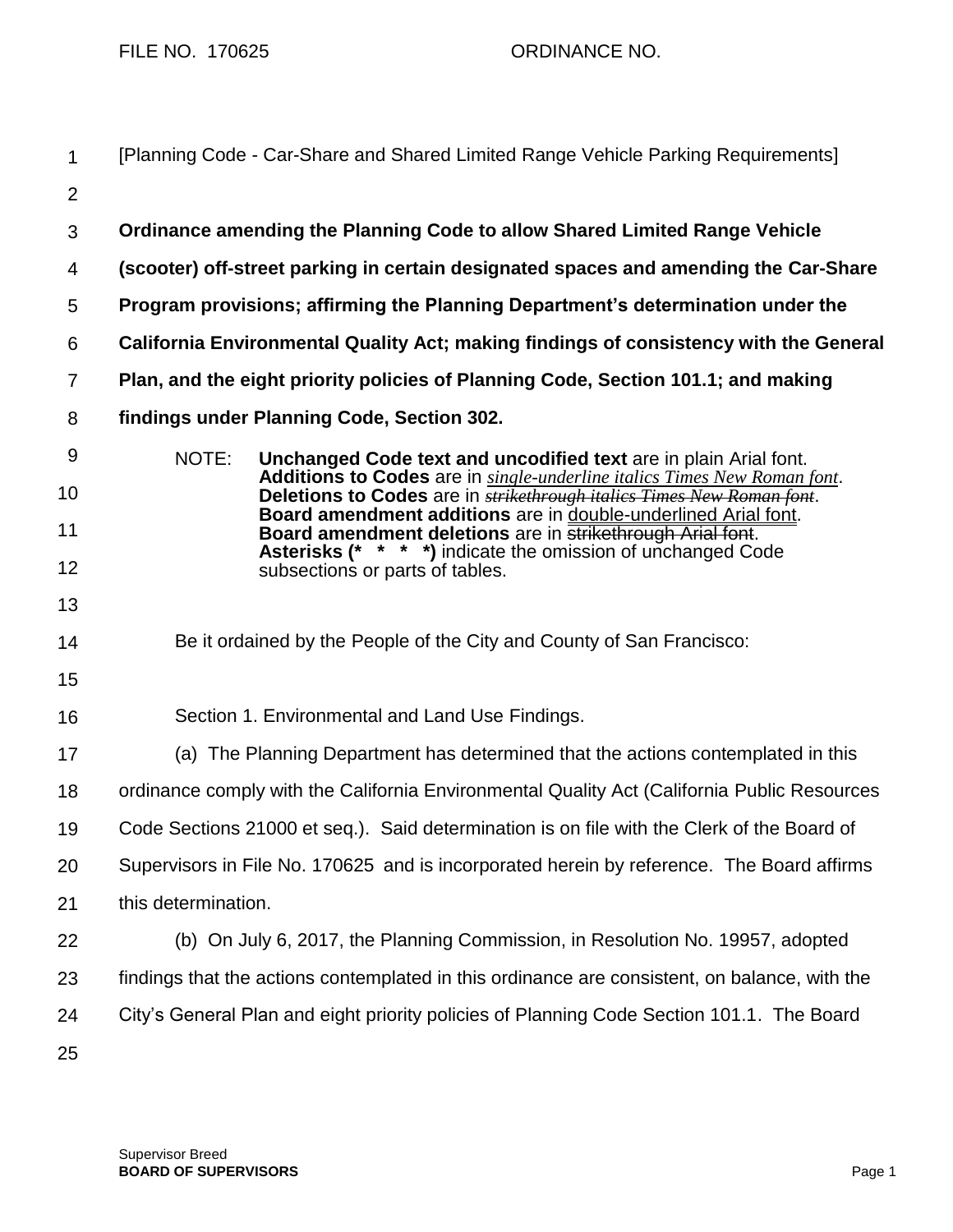1  $\mathcal{P}$ adopts these findings as its own. A copy of said Resolution is on file with the Clerk of the Board of Supervisors in File No. 170625, and is incorporated herein by reference.

3 4 5 6 (c) Pursuant to Planning Code Section 302, this Board finds that this Planning Code Amendment will serve the public necessity, convenience, and welfare for the reasons set forth in Planning Commission Resolution No. 19957 and the Board incorporates such reasons herein by reference.

7

8

Section 2. Car-Share and Limited Range Vehicle Parking Findings.

9 10 (a) One of the challenges posed by new development is the increased number of privately-owned automobiles vehicles it brings to San Francisco's congested

11 neighborhoods.

12 13 14 15 (b) Growth in the number of privately-owned automobiles increases demands on the City's limited parking supply and often contributes to increased traffic congestion, transit delays, traffic accidents, pollution and noise, while also increasing the costs of housing and reducing the amount of housing that may be provided on a parcel.

16 17 18 19 20 21 22 23 24 (c) Car-sharing can address the negative impacts of new development by reducing the rate of individual car-ownership per household, reducing the average number of vehicle miles traveled ("VMT") per household and reducing the total amount of automobilegenerated pollution per household, while satisfying the need for certain trips that may be made easier by automobile. Accordingly, car-sharing should be supported through the Planning Code when data demonstrates that it reduces: (1) the number of individually-owned automobiles per household; (2) VMT per household; and (3) vehicle emissions generated per household.

25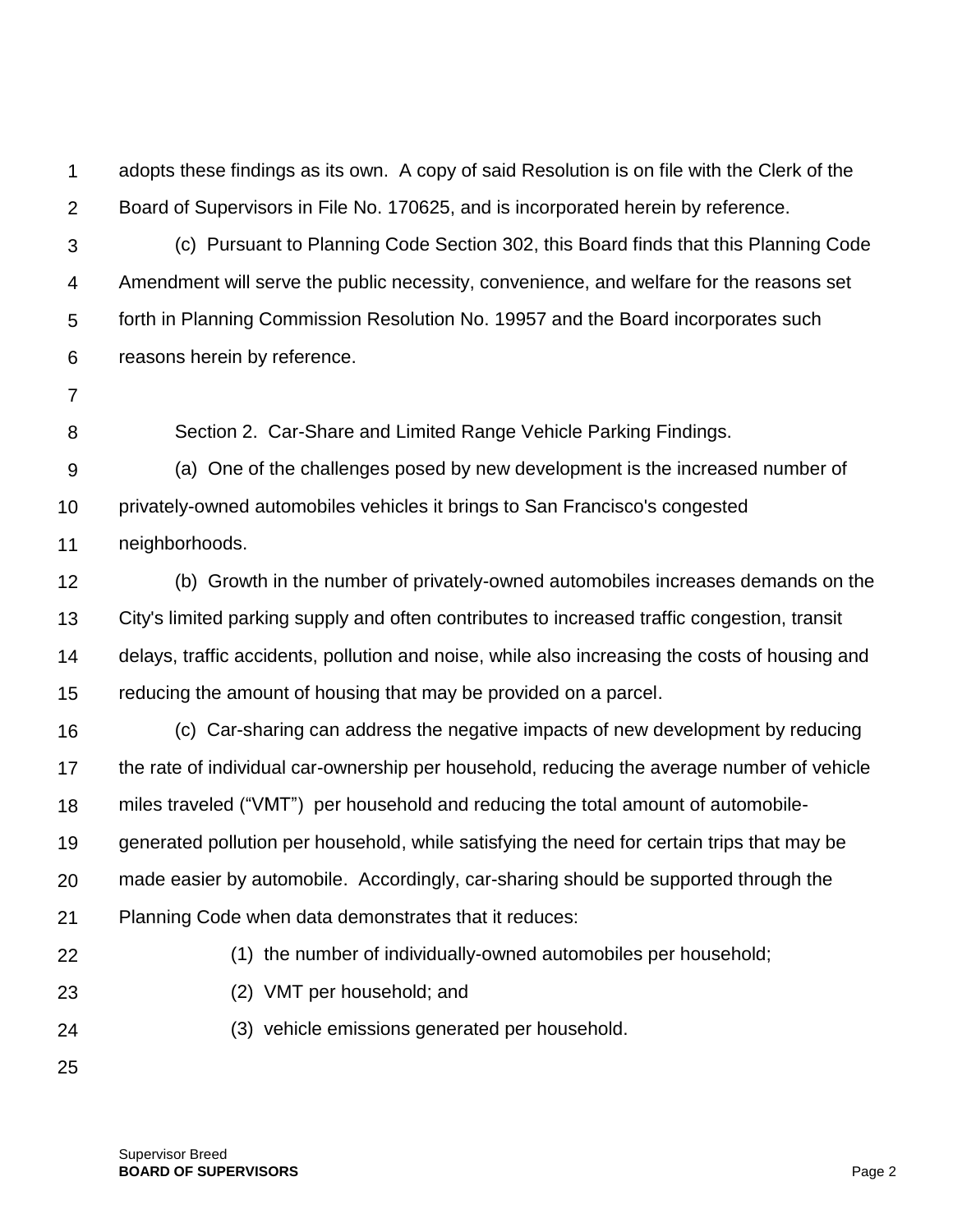1  $\mathcal{P}$ 3 4 (d) The City of San Francisco both encourages car-sharing and "unbundles" offstreet parking from residential housing, which means off-street residential parking is not required to be tied to a particular dwelling unit lease or contract. (Planning Code Section 167.)

5 6 7 8 9 10 11 (e) The benefits of both car-sharing and unbundling in reducing parking demand and car use are well documented in national and local studies and reports, including those referenced in this section. While these findings below relate primarily to car-sharing, it should be noted that basic economic theory also predicts that making costs explicit will reduce spending on those costs, because a user is less likely to pay costs when immediately confronted by a quantifiable and explicit cost when making purchases of this nature, as opposed to an intrinsic cost that has no hard quantifiable value up front.

12 13 14 15 16 17 (f) This basic economic theory has been demonstrated to be true for parking in that leasing of parking separate from the housing will reduce the demand for parking altogether. Specifically, according to the January 2009 Report by Nelson|Nygaard Consulting and CityCarShare, titled "Managing Residential Parking, Carsharing, and Unbundling in Urban Development, Best Practices" unbundling parking and housing can reduce parking demand by as much as 30%.

18 19 20 21 22 23 24 25 (g) In the same way, car-sharing has been demonstrated to be effective based upon the same basic economic theory that explicit costs of paying for a shared-vehicle per use will reduce the decision to drive, thereby reducing VMT. Specifically, according to a 2013 report produced by Kristen Lovejoy and Susan Handy with the University of California, Davis, car-share members have shown an average VMT reduction of up to 32.9% annually due in large part to the fact that users pay per use. Drivers tend to think more consciously about driving, in contrast to private vehicle owners who have paid a substantial cost at the outset and would not consider as carefully the costs per use.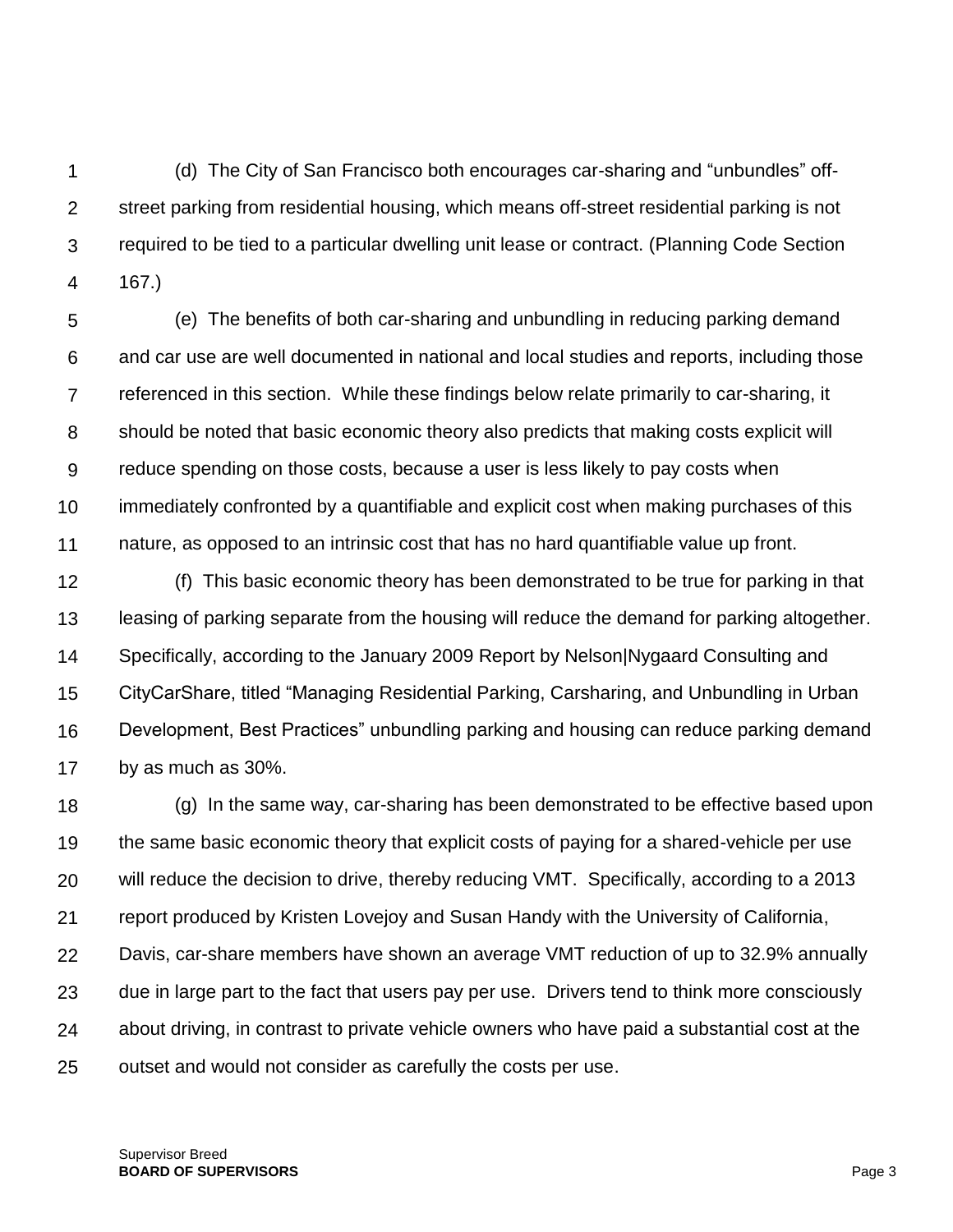1  $\mathcal{P}$ 3 (h) The Lovejoy & Handy report also showed that car-sharing enables the efficient utilization of parking spaces in space-restricted areas due to the car-share's higher utilization of a parking spot versus a privately owned vehicle.

4 5 6 (i) Increased vehicle utilization also leads to faster turnover of vehicles, meaning the car-share vehicles are replaced more often than privately owned vehicles, leading to newer and more environmentally friendly cars being on the road.

7 8 (j) Car-sharing also reduces vehicle ownership; and, importantly, reduced car ownership has been demonstrated to reduce VMT.

9 10 (k) The Nelson/Nygaard 2009 Report reported that recent U.C. Berkeley studies had found between 24% -29% of CityCarShare members sold their private car.

11 12 13 14 15 16 17 18 19 20 21 22 (l) Car-sharing not only reduces the number of personal vehicles owned across the sample; it can also deter carless households from acquiring a vehicle, according to "The Impact of Carsharing on Household Vehicle Ownership" by Elliot Martin and Susan Shaheen in Access Number 38, published in spring 2011. This report made three important conclusions: (1) Car-sharing can substantially reduce the number of vehicles owned by member households, even accounting for the fact that 60% of all car-share member households are carless at the time of becoming a car-share member; (2) Carshare member households owned an average of 0.47 vehicles per household before joining car-sharing, but that average dropped to 0.24 after membership; and (3) Car-share households exhibited a dramatic shift towards a carless lifestyle. The vehicles shed are often older, and a car-share fleet is an average of 10 mpg more efficient than the vehicles shed.

23 24 25 (m) Similarly, a look at a different model of car-sharing, known as one-way carsharing, demonstrated similar results and made the following key findings: (1) Access to ubiquitous shared automobiles allows some residents to get rid of a car or avoid acquiring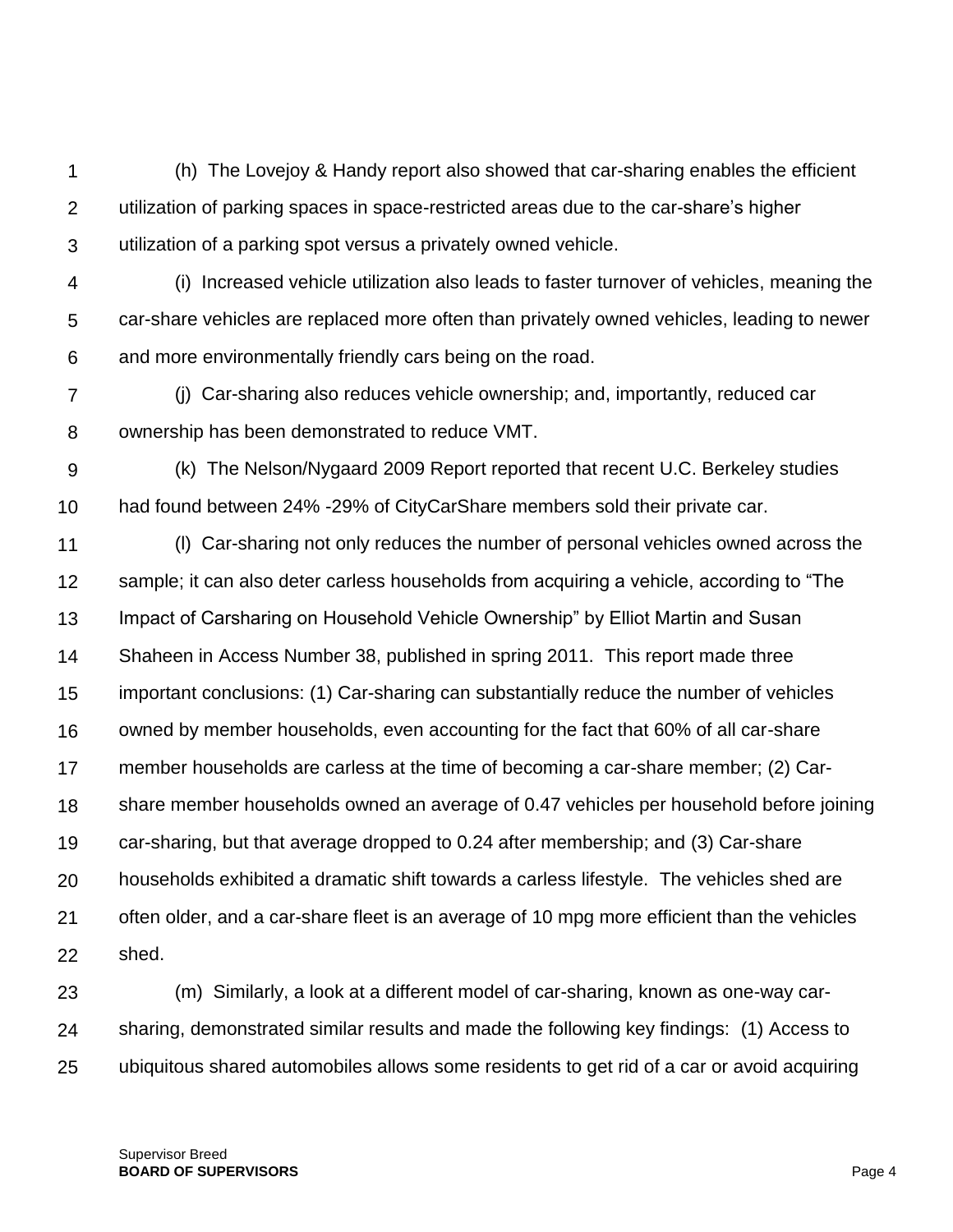1  $\mathcal{P}$ 3 4 5 6 7 8 one altogether; (2) The actions of either shedding a car or otherwise not acquiring one taken by a minority of members have VMT-reducing effects that are estimated to exceed the additional driving that may take place within a car-sharing vehicle; (3) The results of this analysis suggest that one-way car-sharing reduces the net vehicles that would be owned by households and reduces driving, thus lowering GHG emissions; and (4) Overall, the results of this study suggest that one-way car-sharing substantively affects travel behavior, miles driven, GHG emissions, and the number of vehicles on urban roads within operating regions.

9 10 11 12 13 (n) Putting specific numbers to the GHG reduction, Martin & Shaheen estimated that the savings added up to 5,300 to 10,000 metric tons of greenhouse gas emissions across the five cities—about 10 to 14 metric tons per year, per each one-way car-sharing vehicle, as summarized in The Atlantic's CityLab article by Laura Bliss as published on July 20, 2016.

14 15 16 (o) When looking at car ownership, according to the 2010-2013 American Community Survey, the average number of vehicles owned in San Francisco is 1.1 vehicles per household.

17 18 19 20 (p) Car ownership rates can and do change. For example, the average number of vehicles per household drops by approximately 50% after becoming a car-share member, according to the study by E. Martin, S. Shaheen, and J. Lidicker entitled "Impact of Carsharing on Household Vehicle Holdings."

21 22 (q) By this metric, car-sharing has the potential to reduce the number of vehicles per household in San Francisco from 1.1 vehicles per household, to 0.55 cars per household.

23 24 25 (r) According to the San Francisco Planning Department's Transportation Demand Management Program (adopted on February 7, 2017, Planning Commission Resolution No. 19838), each car-share automobile can serve up to twenty households.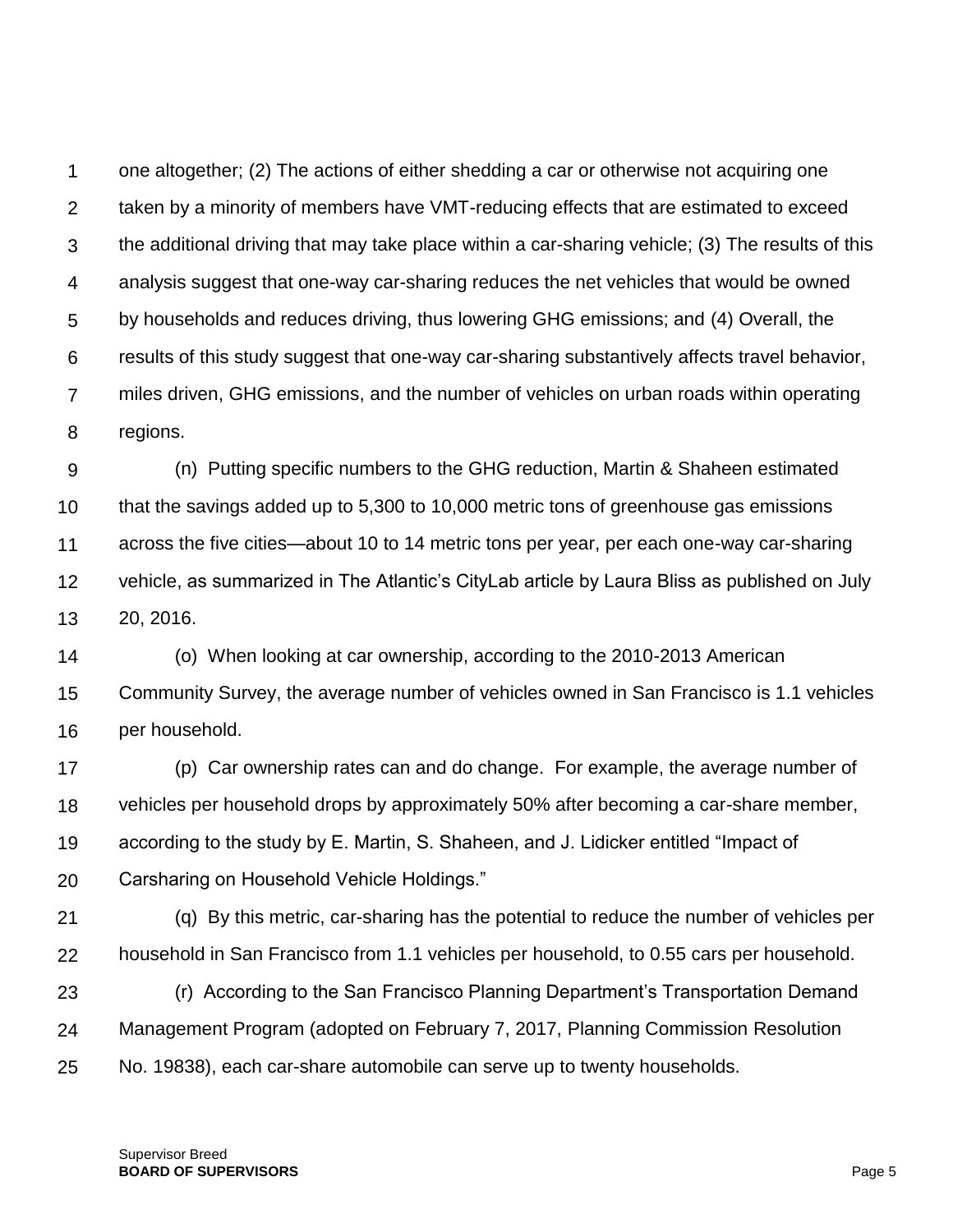1  $\mathcal{P}$ 3 4 5 6 7 (s) Using the metrics set forth in the Transportation Demand Management Program, as justified by the Technical Justification Document, approximately half of any residential development will utilize a car-share service, which means adding a proportional amount of car-share automobile parking spaces to a development can offset the negative impacts of approximately half of the dwelling units of a new or converted building by reducing the rate of individual car-ownership per household, the average number of VMT per household and the total amount of automobile-generated pollution per household.

8 9 10 11 12 13 (t) Prior research on the car-sharing business has revealed that one of the critical factors impacting car-share performance is the location of car-share parking stations, or spaces. Most car-share members tend to walk to the nearest station or car-share parking space in order to access a car-share vehicle, therefore it is important to locate the facility as close to the user as possible, according to the 2012 study by V. Kumar and M. Bierlaire entitled "Optimizing Locations for a Vehicle Sharing System."

14 15 16 (u) It is important to ensure car-share spaces are visible to current and potential carshare users in order for the user to have the knowledge of a car-share vehicle's location in their neighborhood.

17 18 19 (v) The SFMTA concluded that increased visibility of car-share spaces will increase car-sharing overall in the July 2013 study of their on-street car-sharing policy and pilot project.

20 21 22 23 24 (w) The required car-share parking spaces for new developments are designed to ensure maximum visibility of the car-share parking spaces through required signage at the car-share parking space location and on the exterior of the building; creating the best conditions for increased utilization by current and potential car-share members who both reside in the building and the surrounding area.

25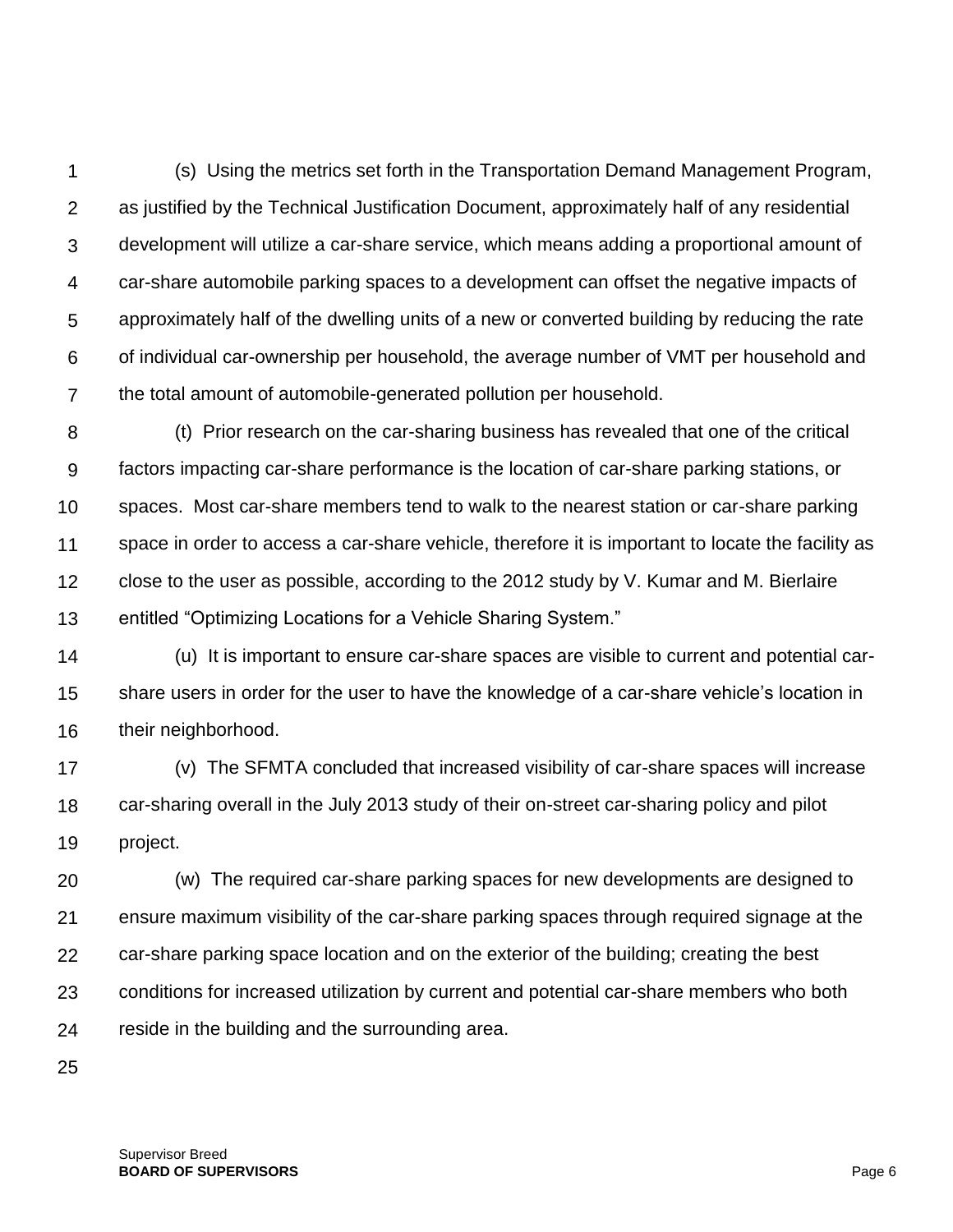1  $\mathcal{P}$ 3 4 (x) Whether new development is located within a zoning district that caps the amount of parking allowed or if the development is located within a zoning district that still requires some private-ownership parking spaces; spaces dedicated to car-sharing will assist the City in pursuit of its environmental and transportation goals.

5 6 7 8 9 (y) The required car-share parking spaces for large-scale residential and commercial developments, along with voluntary programs like the Transportation Demand Management Program, and the requirement to unbundle parking in Section 167, will assist in offsetting a proportion of the aforementioned negative impacts of development, while also striking a balance in space allowance for some amount of private vehicles.

10 11 12 13 (z) The car share requirements set forth in the Planning Code and this ordinance are lower than the studies would justify. The amount of required car-share spaces would help to offset the impacts of development, while not placing an overly burdensome requirement on residential development.

14

15 16 Section 3. The Planning Code is hereby amended by revising Section 166, to read as follows:

17 **SEC. 166. CAR SHARING.**

**\* \* \* \***

18

19 (b) **Definitions.** For purposes of this Code, the following definitions shall apply:

20 21 22 23 24 25 (1) A "car-share service" is a mobility enhancement service that provides an integrated citywide network of neighborhood-based motor vehicles available only to members by reservation on an hourly basis, or in smaller intervals, and at variable rates. Car-sharing is designed to complement existing transit and bicycle transportation systems by providing a practical alternative to private motor vehicle ownership, with the goal of reducing over-dependency on individually owned motor vehicles. Car-share vehicles must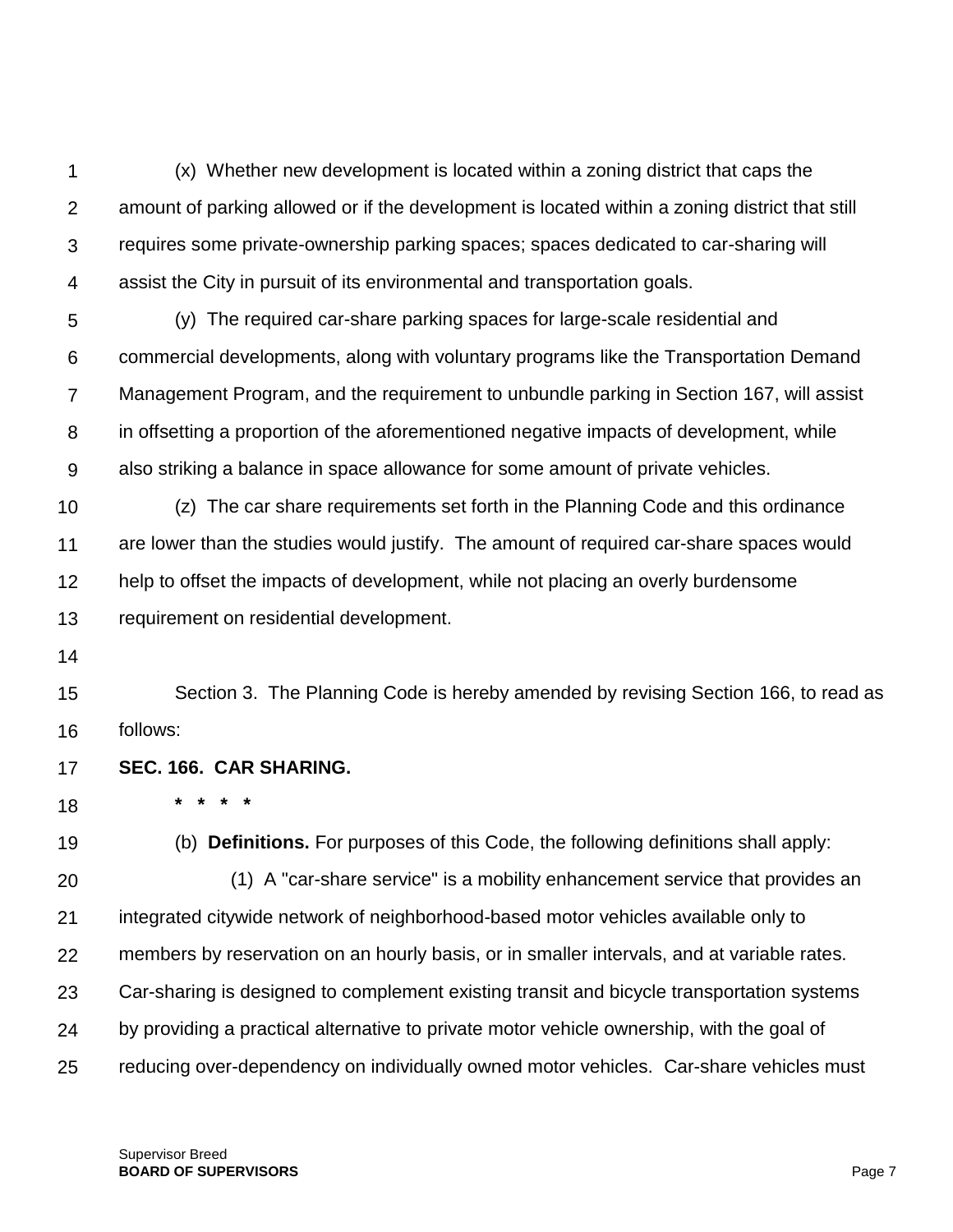1  $\mathcal{P}$ 3 4 be located at unstaffed, self-service locations (other than any incidental garage valet service), and generally be available for pick-up by members 24 hours per day. A car-share service shall provide automobile insurance for its members when using car-share vehicles and shall assume responsibility for maintaining car-share vehicles.

5 6 7 8 9 10 11 12 13 14 15 16 17 18 19 20 21 22 23 24 25 (2) A "certified car-share organization" is any public or private entity that provides a membership-based car-share service to the public and manages, maintains and insures motor vehicles for shared use by individual and group members. To qualify as a certified car-share organization, *a car-share an* organization shall *submit a written report prepared by an independent third party academic institution or transportation consulting firm that clearly demonstrates, based on a statistically significant analysis of quantitative data, that such carsharing service has achieved two or more of the following environmental performance goals in any market where they have operated for at least two years: (A) lower household automobile ownership among members than the market area's general population; (B) lower annual vehicle miles traveled per member household than the market area's general population; (C) lower annual vehicle emissions per member household than the market area's general population; and (D) higher rates of transit usage, walking, bicycling and other non-automobile modes of transportation usage for commute trips among members than the market area's general population. This report shall be called a Car-sharing Certification Study and shall be reviewed by Planning Department staff for accuracy and made available to the public upon request. The Zoning Administrator shall only approve certification of a car-share organization if the Planning Department concludes that the Certification Study is technically accurate and clearly demonstrates that the car-share organization has achieved two or more of the above environmental performance goals during a two-year period of operation. The Zoning Administrator shall establish specific quantifiable performance thresholds, as appropriate, for each of the three environmental performance goals set forth in this subsection. request a written determination from the Zoning Administrator. If the Zoning Administrator*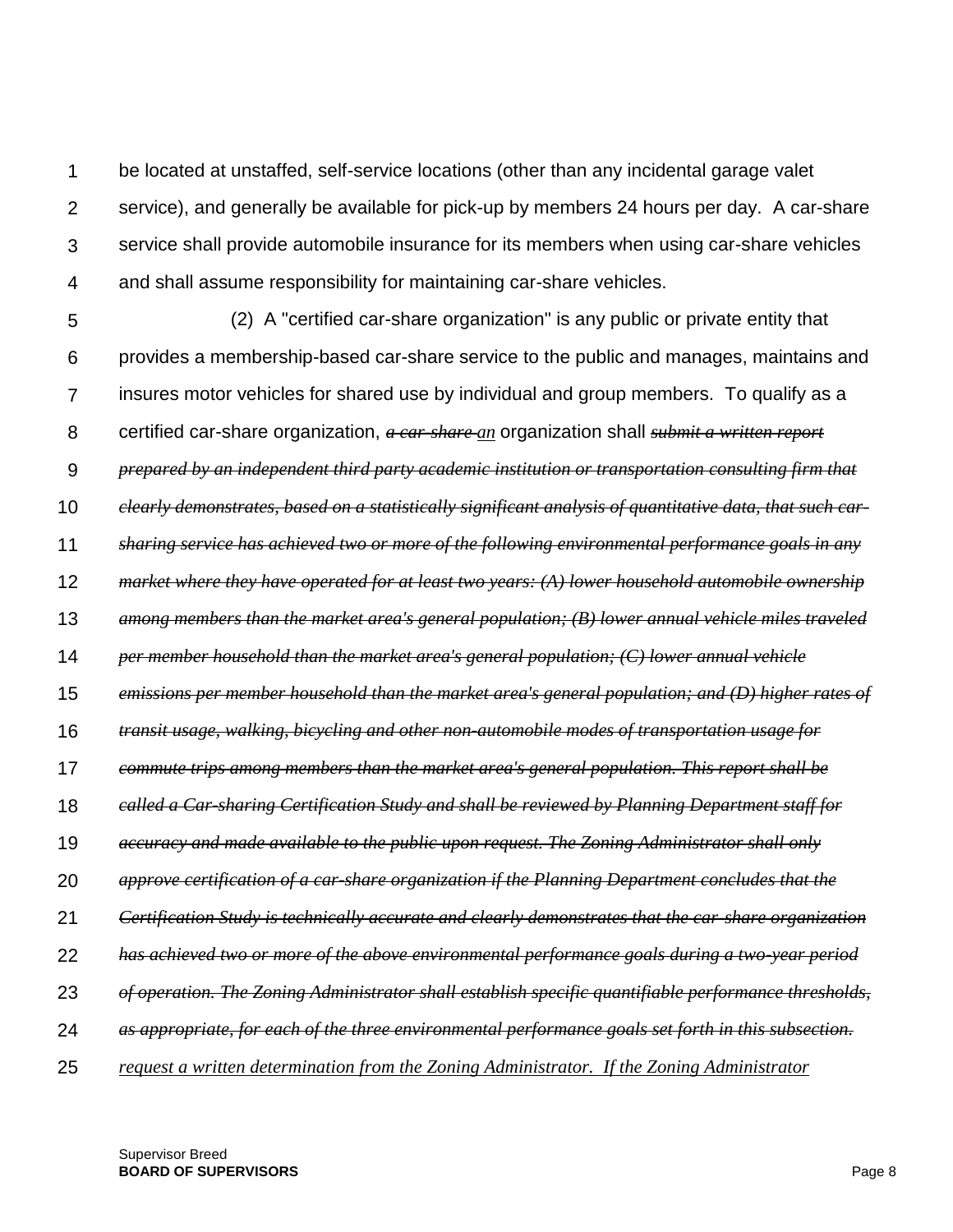1 *determines that the car-share organization meets the definitions of this Subsection 166(b), the car-*

 $\mathcal{P}$ *share organization may be certified.*

3 4 5 *(3) The Planning Department shall maintain a list of certified car-share organizations that the Zoning Administrator has determined satisfy the minimum environmental performance criteria set forth in subsection [166\(](http://library.amlegal.com/nxt/gateway.dll?f=jumplink$jumplink_x=Advanced$jumplink_vpc=first$jumplink_xsl=querylink.xsl$jumplink_sel=title;path;content-type;home-title;item-bookmark$jumplink_d=california(planning)$jumplink_q=%5bfield%20folio-destination-name:)b)(2) above. Any car-share organization seeking to* 

6 *benefit from any of the provisions of this Code must be listed as a certified car-share organization.*

7 8 9 10 11 12 13 14 15 16 17 18 19 20 21 22 23 *(4) (3)* An "off-street car-share parking space" is any parking space generally complying with the standards set forth for the district in which it is located and dedicated for current or future use by any car-share organization through a deed restriction, condition of approval or license agreement. Such deed restriction, condition of approval or license agreement must grant priority use to any certified car-share organization that can make use of the space, although such spaces may be occupied by other vehicles so long as no certified car-share organization can make use of the dedicated car-share spaces. Any offstreet car-share parking space provided under this Section must be provided as an independently accessible parking space. In new parking facilities that do not provide any independently accessible spaces other than those spaces required for disabled parking, off-street car-share parking may be provided on vehicle lifts so long as the parking space is easily accessible on a self-service basis 24 hours per day to members of the certified carshare organization. Property owners may enact reasonable security measures to ensure such 24-hour access does not jeopardize the safety and security of the larger parking facility where the car-share parking space is located so long as such security measures do not prevent practical and ready access to the off-street car-share parking spaces. *(5) (4)* A "car-share vehicle" is a vehicle provided by a certified car-share

24 organization for the purpose of providing a car-share-service. *Car-share vehicles are divided* 

25 *into two distinctive groups:*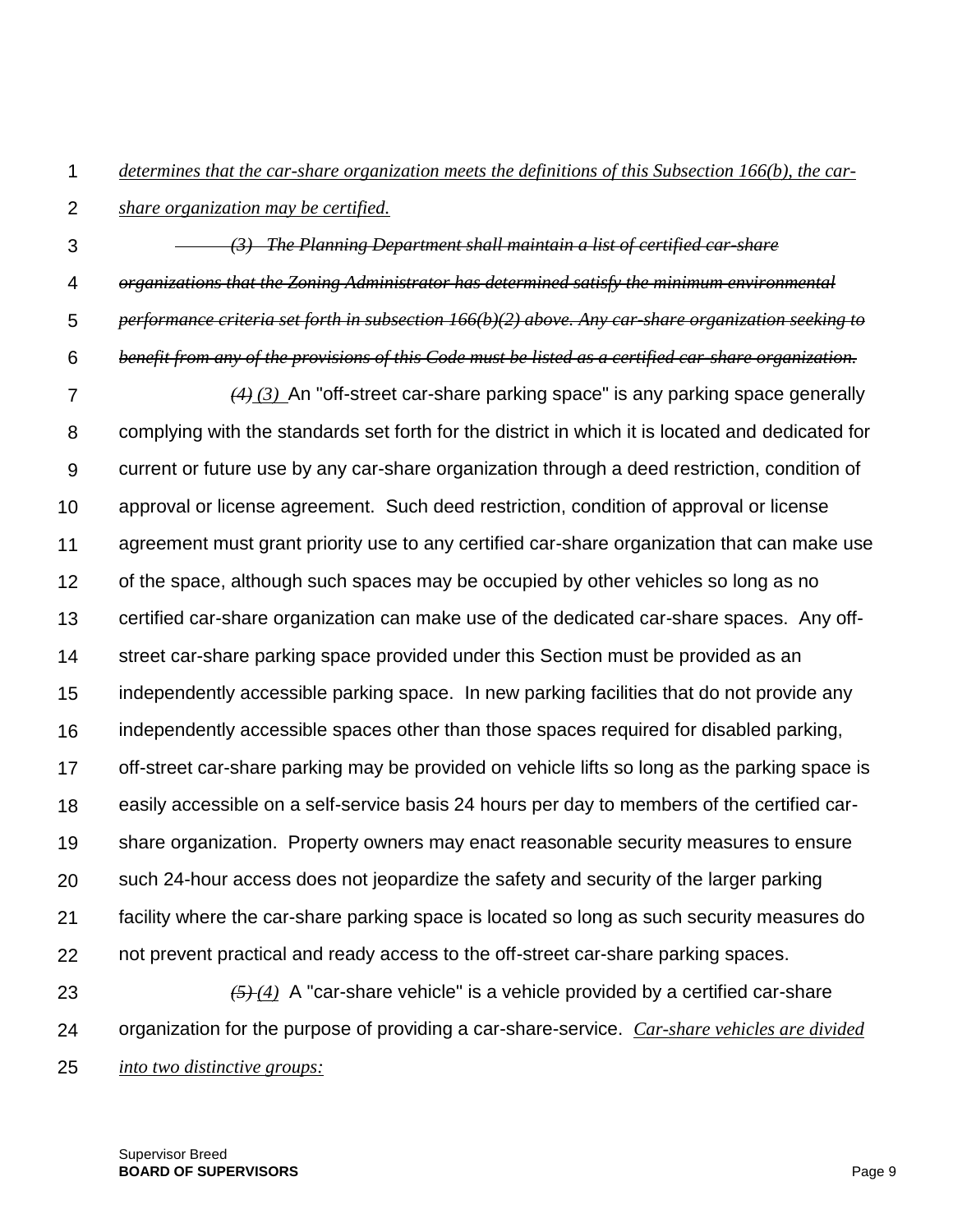| 1              | (A) "Automobile" is a four-wheeled self-propelled vehicle capable of                                                 |
|----------------|----------------------------------------------------------------------------------------------------------------------|
| $\overline{2}$ | attaining a speed of at least 65 miles per hour. Automobiles may be gas or electric powered.                         |
| 3              | (B) "Limited-Range Vehicle" or "LRV" is a two, three, or four-wheeled self-                                          |
| 4              | propelled vehicle capable of attaining a speed of at least 20 miles per hour and no greater than 40                  |
| 5              | miles per hour, and can seat no more than two passengers. LRVs may be gas or electric powered.                       |
| $\,6$          | For the purposes of this section, golf carts and electric bicycles are not considered LRVs.                          |
| $\overline{7}$ | $(6)$ (5) A "property owner" refers to the owner of a property at the time of                                        |
| $\,8\,$        | project approval and its successors and assigns.                                                                     |
| $9\,$          | $\overline{e}$ Generally Permitted. Car-share spaces shall be generally permitted in the same                        |
| 10             | manner as residential accessory parking. Any residential or commercial parking space may be                          |
| 11             | voluntarily converted to a car-share space.                                                                          |
| 12             | $(d)(c)$ Requirements for Provision of Car-Share Parking Spaces.                                                     |
| 13             | (1) Amount of Required Spaces. In newly constructed buildings containing                                             |
| 14             | residential uses or existing buildings being converted to residential uses, if parking is                            |
| 15             | provided, $\frac{Automobile \epsilon C}{arg}$ ar- $s$ Share parking spaces shall be provided in the amount specified |
| 16             | in Table 166. <i>The required amount of Automobile Car-Share parking spaces shall be based on the</i>                |
| 17             | exact number of dwelling units or parking spaces, and rounding shall not be used to require a higher                 |
| 18             | number of automobile car-share parking spaces. In newly constructed buildings containing                             |
| 19             | parking for non-residential uses, including non-accessory parking in a garage or lot,                                |
| 20             | Automobile eCar-sShare parking spaces shall be provided in the amount specified in Table                             |
| 21             | 166.                                                                                                                 |
| 22             | $\sqrt{}$                                                                                                            |
| 23             | $\sqrt{2}$                                                                                                           |
| 24             | $\frac{1}{2}$                                                                                                        |
| 25             | $\frac{1}{2}$                                                                                                        |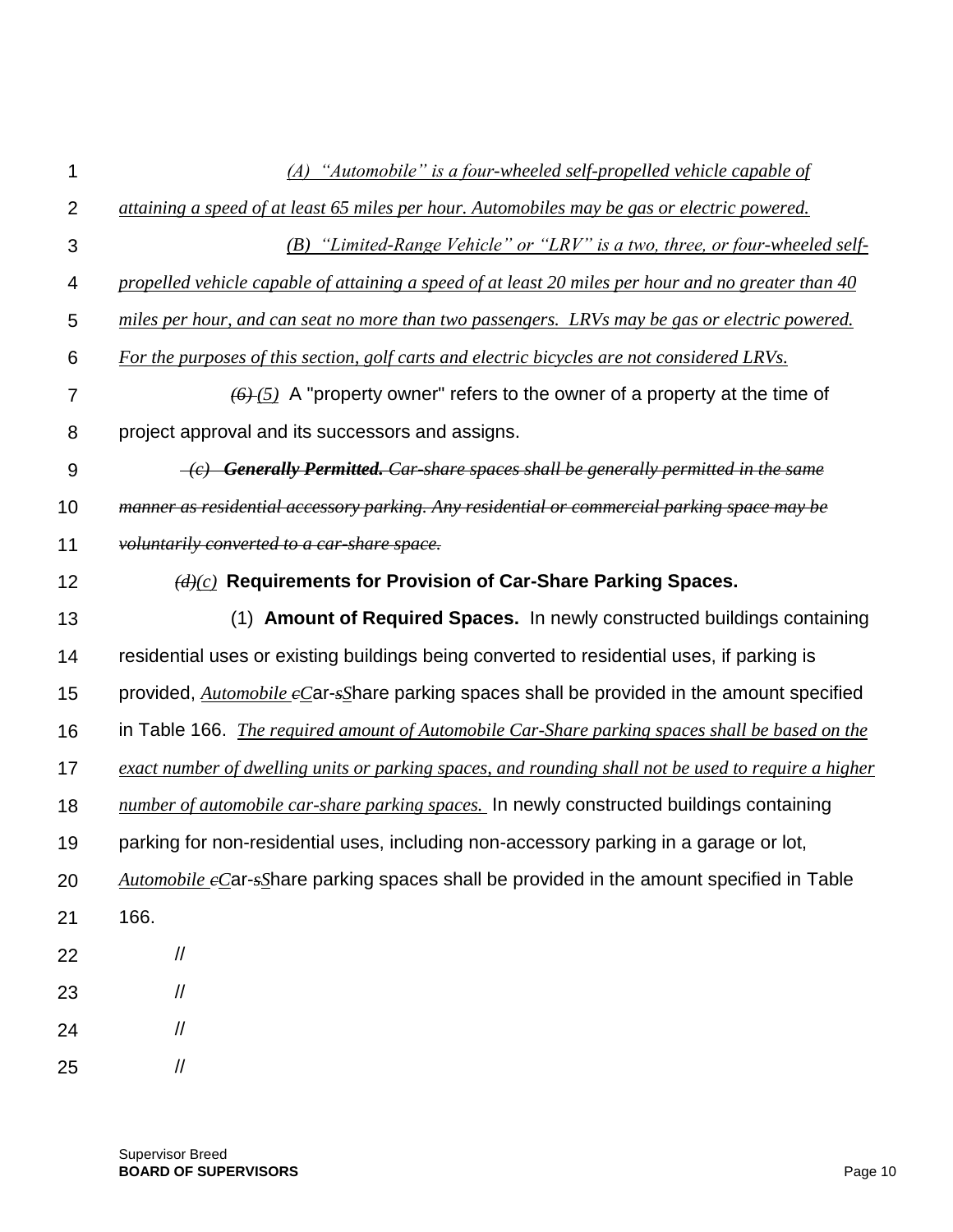| 1              | Table 166                                                                                        |                                                                                                          |  |
|----------------|--------------------------------------------------------------------------------------------------|----------------------------------------------------------------------------------------------------------|--|
| $\overline{2}$ | <b>REQUIRED CAR-SHARE PARKING SPACES</b>                                                         |                                                                                                          |  |
| 3              |                                                                                                  | <b>Number of Required</b>                                                                                |  |
| 4              | <b>Number of Residential Units</b>                                                               | <b>Automobile Car-Share</b>                                                                              |  |
| 5              |                                                                                                  | <b>Parking Spaces</b>                                                                                    |  |
| 6              | $0 - 49$                                                                                         | 0                                                                                                        |  |
| $\overline{7}$ | $50 - 200$                                                                                       | 1                                                                                                        |  |
| 8              |                                                                                                  | 2, plus 1 for every 200                                                                                  |  |
| 9              | 201 or more                                                                                      | dwelling units over 200                                                                                  |  |
| 10             | <b>Number of Parking Spaces Provided for Non-</b>                                                | <b>Number of Required</b>                                                                                |  |
| 11             | <b>Residential Uses or in a Non-Accessory Parking</b>                                            | <b>Automobile Car-Share</b>                                                                              |  |
| 12             | <b>Facility</b>                                                                                  | <b>Parking Spaces</b>                                                                                    |  |
| 13             | $0 - 24$                                                                                         | $\overline{0}$                                                                                           |  |
| 14             | $25 - 49$                                                                                        | 1                                                                                                        |  |
| 15             |                                                                                                  | 1, plus 1 for every 50                                                                                   |  |
| 16             | 50 or more                                                                                       | parking spaces over 50                                                                                   |  |
| 17             |                                                                                                  |                                                                                                          |  |
| 18             | (2) Availability of Car-Share Spaces. The required Automobile $e$ Car-sShare                     |                                                                                                          |  |
| 19             | spaces shall be made available, at no cost, to a certified car-share organization for            |                                                                                                          |  |
| 20             | purposes of providing Automobile eCar-sShare services for its Automobile eCar-sShare service     |                                                                                                          |  |
| 21             | subscribers. LRV parking spaces may not be used to satisfy the requirement for car-share parking |                                                                                                          |  |
| 22             | spaces in Table 166, except as provided in subsection $(c)(3)(D)$ below. At the election of the  |                                                                                                          |  |
| 23             |                                                                                                  | property owner, the $\frac{Automobile \text{ }e\text{}}{c}$ ar- $s\text{}}$ share spaces may be provided |  |
| 24             | (A) on the building site, or                                                                     |                                                                                                          |  |
| 25             | (B) on another off-street site within 800 feet of the building site.                             |                                                                                                          |  |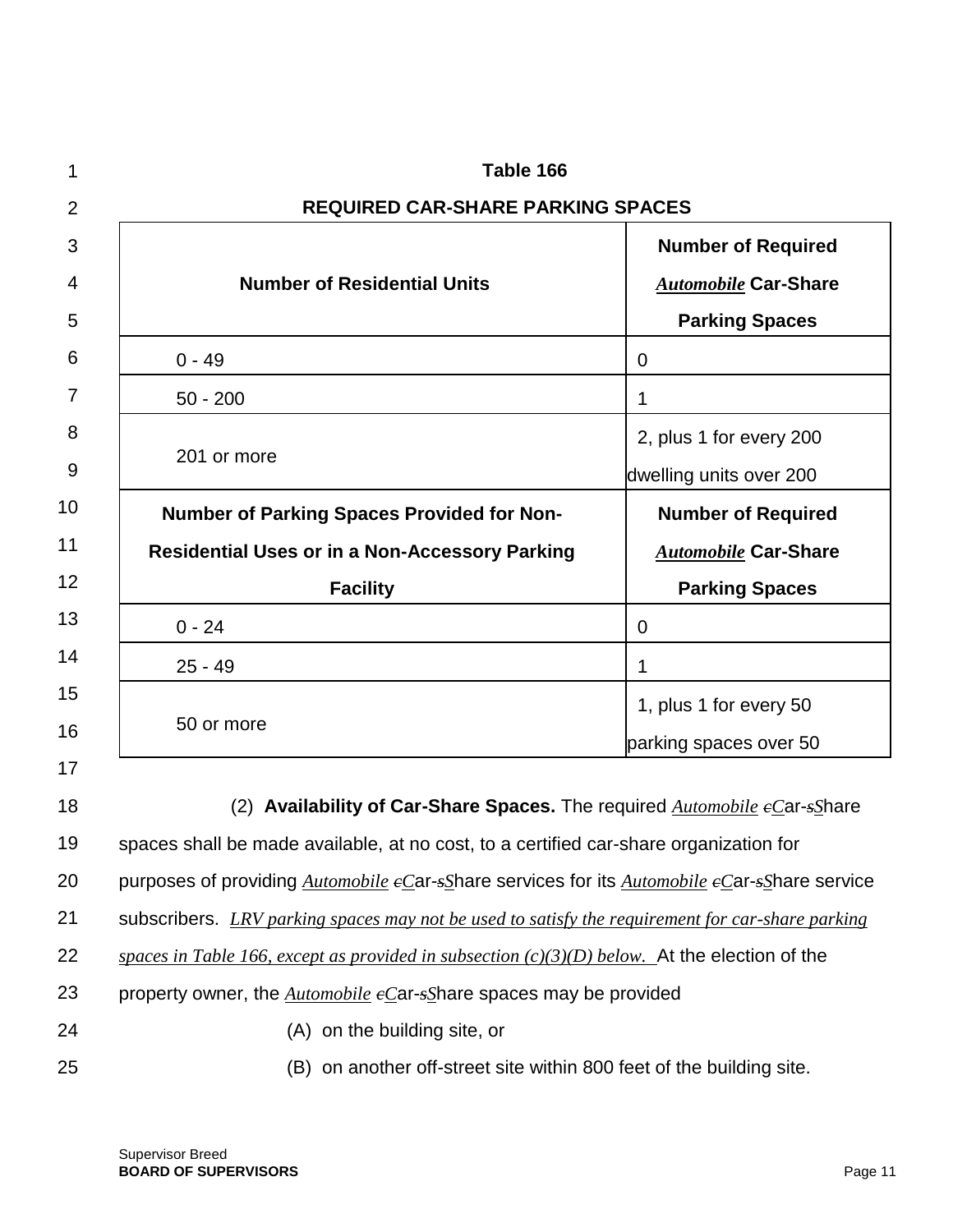| 1               | (3) Off-Street Spaces. If the $\Delta utomobile$ eCar-sShare space or spaces are                              |
|-----------------|---------------------------------------------------------------------------------------------------------------|
| $\overline{2}$  | located on the building site or another off-street site:                                                      |
| 3               | (A) The parking areas of the building shall be designed in a manner                                           |
| 4               | that will make the $\frac{Automobile}{e}$ eCar-s $\frac{s}{s}$ hare parking spaces accessible to non-resident |
| 5               | subscribers from outside the building as well as building residents;                                          |
| $6\phantom{1}6$ | (B) Prior to Planning Department approval of the first building or site                                       |
| 7               | permit for a building subject to the car-share requirement, a Notice of Special Restriction on                |
| 8               | the property shall be recorded indicating the nature of requirements of this Section and                      |
| 9               | identifying the minimum number and location of the required $\Delta utomobile$ eCar-sShare                    |
| 10              | parking spaces. The form of the notice and the location or locations of the $\Delta utomobile$ $e$ Car-       |
| 11              | sShare parking spaces shall be approved by the Planning Department;                                           |
| 12              | (C) All required $\text{Automobile } e$ Car- $\text{s}$ Share parking spaces shall be                         |
| 13              | constructed and provided at no cost concurrently with the construction and sale of units;                     |
| 14              | and                                                                                                           |
| 15              | (D) <i>ilf</i> it is demonstrated to the satisfaction of the Planning                                         |
| 16              | Department that no certified car-share organization can make use of the dedicated                             |
| 17              | Automobile $e$ Car-sShare parking spaces for Automobile use, the spaces may be occupied by                    |
| 18              | shared LRVs at no cost. Upon ninety (90) days of advance written notice to the property owner from            |
| 19              | a certified car-sharing organization that any required Automobile Car-Share parking space may be              |
| 20              | utilized for a shared Automobile, the property owner shall make the space available to the Car-               |
| 21              | Share organization for its use of such space. If it is demonstrated to the satisfaction of the Planning       |
| 22              | Department that no certified car-share organizations can make use of the dedicated car-share                  |
| 23              | parking spaces for shared Automobile or LRV parking, the space may be occupied by non-car-                    |
| 24              | share vehicles; provided, however, that upon ninety (90) days of advance written notice to                    |
| 25              | the property owner from a certified car-sharing organization, the property owner shall                        |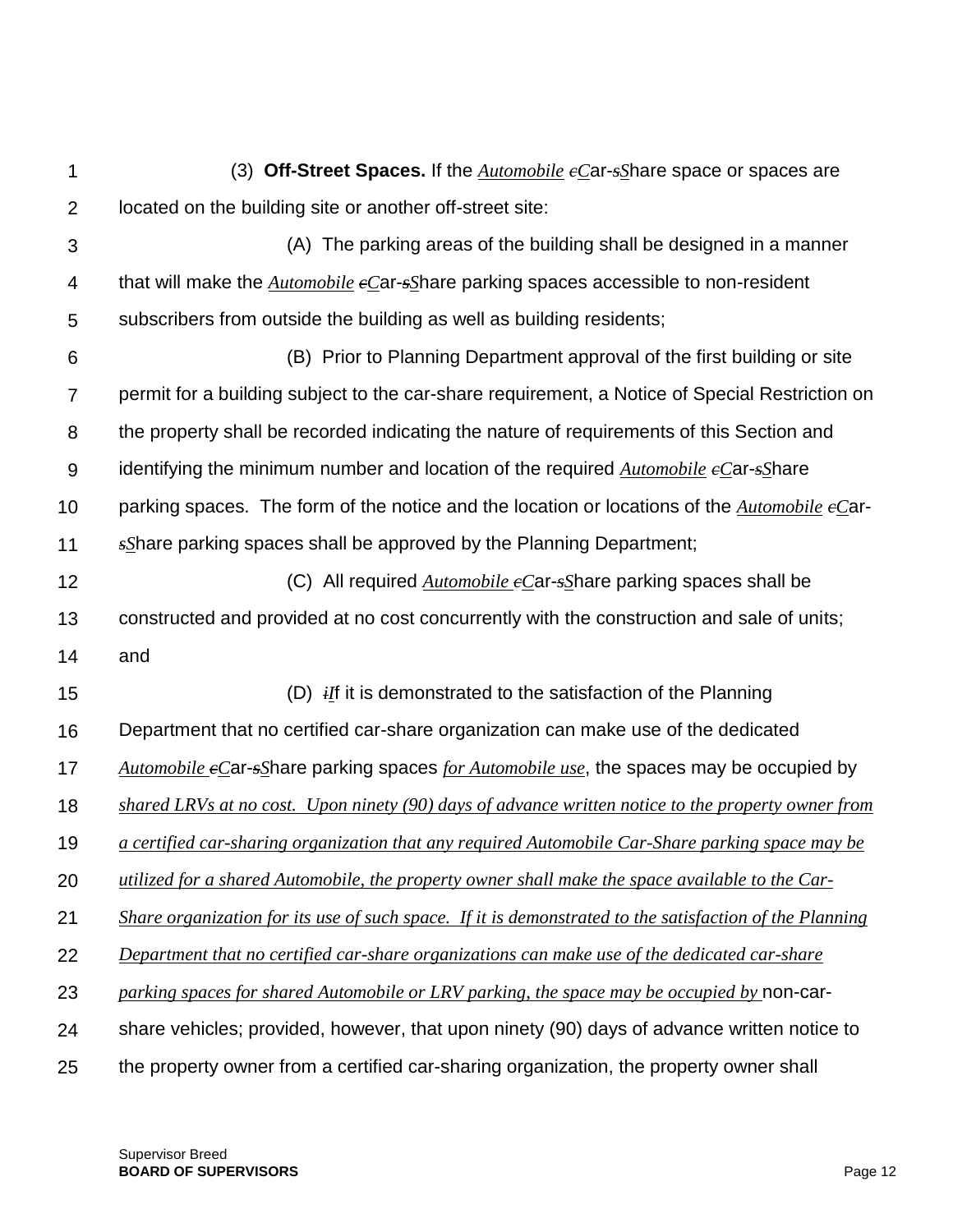1  $\mathcal{P}$ *terminate any non-car-sharing leases for such spaces and shall* make the spaces available to the car-share organization for its use of such spaces.

- 3 4 5 6 (*ed*) **Substitution for Required Parking.** Provision of a required *Automobile cC*ar*sS*hare parking space shall satisfy or may substitute for any required residential parking; however, such space shall not be counted against the maximum number of parking spaces allowed by this Code as a principal use, an accessory use, or a conditional use.
- 7 *(e) List of Certified Car-Share Organizations. The Planning Department shall maintain a*

8 *list of certified car-share organizations that the Zoning Administrator has determined meet the* 

9 *definitions set forth in Subsection 166(b) above. Any car-share organization seeking to benefit from* 

10 *any of the provisions of this Code must be listed as a certified organization. Every certified car-*

11 *share organization shall report annually to the Department, by January 31 of each year, the number* 

- 12 *and location of each active parking space.*
- 13 14 15 16 17 18 (f) **List of Car-Share Projects.** The Planning Department shall maintain a publiclyaccessible list, updated quarterly, of all projects approved with required off-street car-share parking spaces. The list shall contain the Assessor's Block and Lot number, address, number of required off-street car-share parking spaces, project sponsor or property owner contact information and other pertinent information as determined by the Zoning Administrator.
- 19

(g) **Optional Car-Share Spaces.**

20 21 22 23 24 25 (1) **Amount of Optional Spaces.** In addition to any permitted or required parking that may apply to the project, the property owner may elect to provide additional *Automobile cC*ar-*sS*hare parking spaces in the maximum amount specified in [Table 166A;](http://library.amlegal.com/nxt/gateway.dll?f=jumplink$jumplink_x=Advanced$jumplink_vpc=first$jumplink_xsl=querylink.xsl$jumplink_sel=title;path;content-type;home-title;item-bookmark$jumplink_d=california(planning)$jumplink_q=%5bfield%20folio-destination-name:) provided, however, that the optional car-share parking spaces authorized by this subsection (g) are not permitted for a project that receives a Conditional Use authorization to increase parking. *Additional car-share parking spaces shall be allowed beyond the maximum*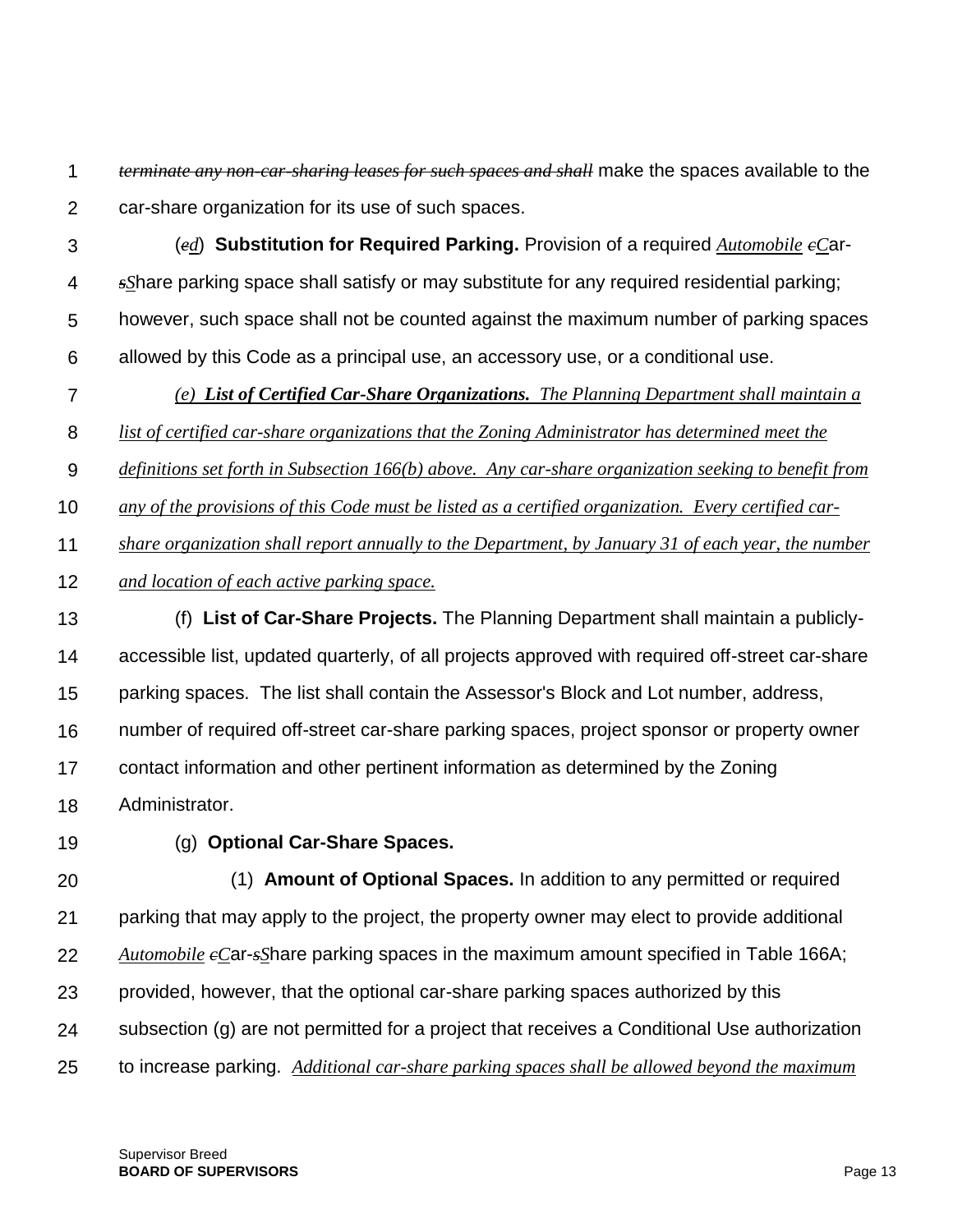| 1  | amount specified in Table 166A, to the extent needed, when such additional Car-Share parking |                                                                                          |  |
|----|----------------------------------------------------------------------------------------------|------------------------------------------------------------------------------------------|--|
| 2  | spaces are part of a Development Project's compliance with the Transportation Demand         |                                                                                          |  |
| 3  | Management Program set forth in Section 169 of the Planning Code.                            |                                                                                          |  |
| 4  | The optional Automobile Car-Share spaces shall not be counted against the maximum            |                                                                                          |  |
| 5  | number of parking spaces allowed by this Code as a principal use, an accessory use, or a     |                                                                                          |  |
| 6  | conditional use.                                                                             |                                                                                          |  |
| 7  |                                                                                              | Table 166A                                                                               |  |
| 8  | <b>OPTIONAL CAR-SHARE PARKING SPACES</b>                                                     |                                                                                          |  |
| 9  | <b>Number of Residential Units</b>                                                           | <b>Maximum Number of Optional</b>                                                        |  |
| 10 |                                                                                              | <b>Automobile Car-Share Parking Spaces</b>                                               |  |
| 11 | $10 - 24$                                                                                    | $\overline{2}$                                                                           |  |
| 12 | $25 - 49$                                                                                    | 3                                                                                        |  |
| 13 | 50 or more                                                                                   | 5                                                                                        |  |
| 14 | <b>Amount of Square Footage for</b>                                                          | <b>Maximum Number of Optional</b>                                                        |  |
| 15 | <b>Non-Residential Uses</b>                                                                  | <b>Automobile Car-Share Parking Spaces</b>                                               |  |
| 16 | 5,000 - 9,999 sq. ft.                                                                        | $\overline{2}$                                                                           |  |
| 17 | 10,000 - 19,999 sq. ft.                                                                      | 3                                                                                        |  |
| 18 | 20,000 or more sq. ft.                                                                       | 5                                                                                        |  |
| 19 |                                                                                              |                                                                                          |  |
| 20 |                                                                                              | The optional car share spaces shall not be counted against the maximum number of parking |  |
| 21 | spaces allowed by this Code as a principal use, an accessory use, or a conditional use.      |                                                                                          |  |
| 22 | (2)                                                                                          | Requirements for Optional Car-Share Spaces in New Projects. All                          |  |
| 23 | Automobile $e$ Car- $s$ Share spaces are subject to the following:                           |                                                                                          |  |
| 24 | (A) They shall meet the provisions of this Section 166.                                      |                                                                                          |  |
| 25 |                                                                                              |                                                                                          |  |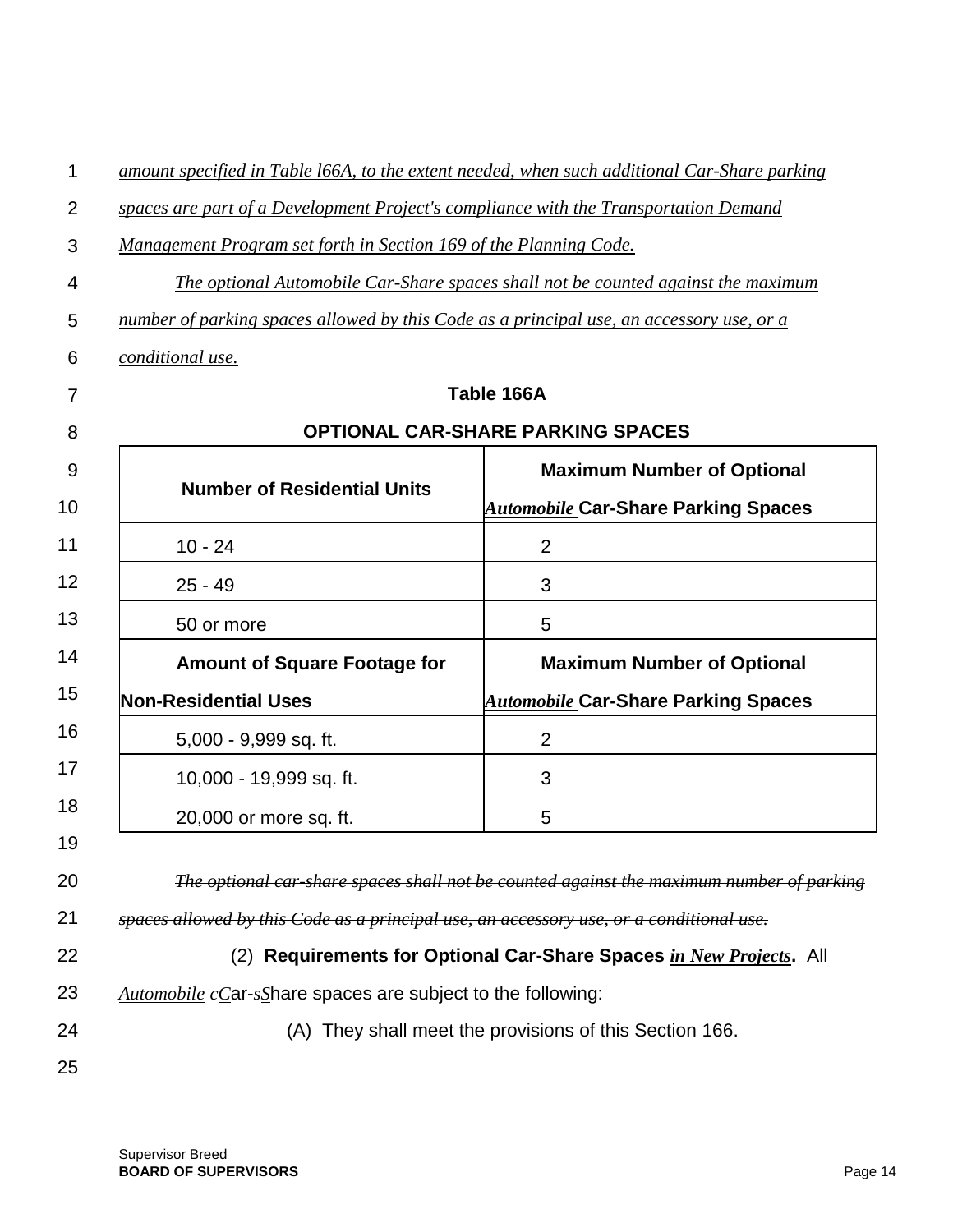1 2 3 4 5 6 (B) The *Automobile cC*ar-*sS*hare parking spaces shall be deedrestricted and dedicated for car-sharing, and must be offered and maintained in perpetuity. (C) At project entitlement, the property owner must submit a letter of intent from a certified car-share organization that articulates the car-share organization's intent to occupy the requested car-share spaces under this Subsection (*gh*). (D) Use of the car-share vehicles shall not be limited to residents of

7 the building.

8 9 10 11 12 13 14 15 (E) If an additional car-share space is built, and a certified car-share organization chooses not to place vehicles in that space, the owner of the project may not sell, rent, or otherwise earn fees on the space but may use it for (i) bicycle parking, or (ii) permitted storage and other permitted uses but not for parking of any motorized vehicle; provided, however, that upon ninety (90) days of advance written notice to the property owner from a certified car-sharing organization, the property owner shall terminate any noncar-sharing use for such space and shall make the space available to the car-share organization for its use of such space.

16 17 18 19 20 21 22 (F) A sign shall be placed above or next to each car-share parking space stating that the parking space is for car-sharing and cannot be used for private automobile parking. The sign shall meet the Department's design specifications and shall include the name and contact information of a person to call for enforcement of this requirement and such other information as the Department requires. An informational plaque shall also be placed on the outside of the building location, which shall meet the design, location and information requirements established by the Department.

23 24 25 (3) **Existing Car-Share Spaces Located on Gas Stations Sites and Surface Parking Lots.** If the number of car-share spaces located on a *Development Project site that is a* gas station, surface parking lot, or other similar site for at least one year *prior to*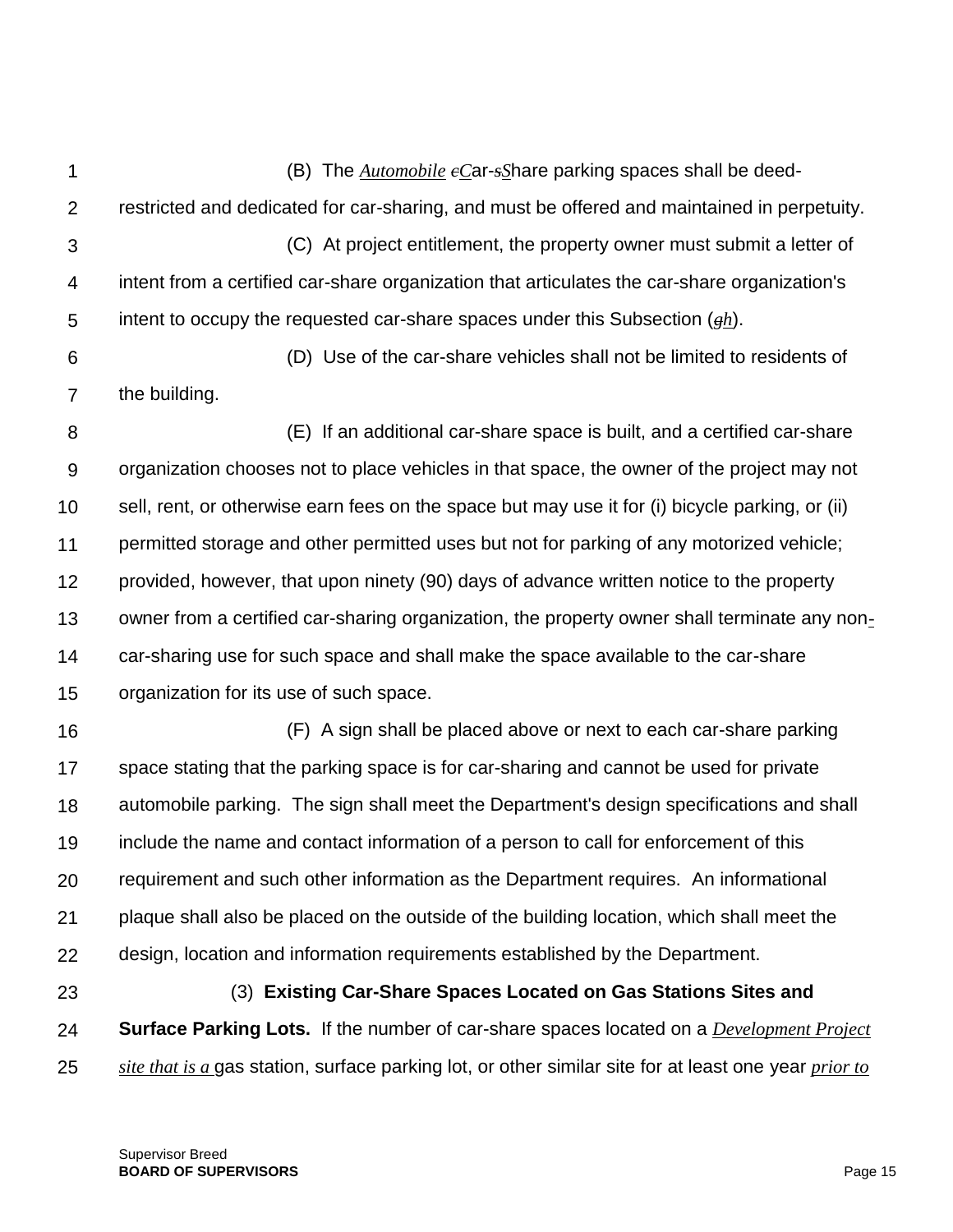| 1              | the submittal of a complete Environmental Evaluation Application or a Development application                         |
|----------------|-----------------------------------------------------------------------------------------------------------------------|
| $\overline{2}$ | exceeds the total number of required and/or optional car-share parking spaces as provided                             |
| 3              | for under Table 166 and Table 166A for the existing use, the developer-new project may retain                         |
| 4              | those car-share spaces <i>if the site is redeveloped</i> without reducing the permitted levels of                     |
| 5              | <i>private accessory</i> parking <i>for the project</i> ; provided, however, that a <i>property owner Development</i> |
| 6              | Project can-may not seek additional optional car-share parking spaces per Table 166A if such                          |
| 7              | existing car-share spaces are retained.                                                                               |
| 8              | (h) Conversion of Existing Accessory Parking to Car-Share Spaces.                                                     |
| 9              | <b>Car-share spaces shall be generally permitted in the same manner as residential</b>                                |
| 10             | accessory parking. Any existing accessory parking space may be voluntarily converted to any type                      |
| 11             | of car-share space defined in this Section without the need for a site or building permit, except for                 |
| 12             | the conversion of required non-residential accessory parking spaces. Such required non-residential                    |
| 13             | spaces may only be converted upon obtaining a variance or other exception to the property's                           |
| 14             | <i>parking requirements.</i>                                                                                          |
| 15             | (i) Conversion of Unused Garage Space to LRV Parking Spaces.                                                          |
| 16             | $(1)$ A building owner may convert any space within a principal or accessory garage                                   |
| 17             | to a shared LRV space if that space is not being converted from tenant amenities, including but not                   |
| 18             | limited to tenant storage, laundry facilities, or bicycle parking, under the following conditions:                    |
| 19             | (A) The owner obtains a building permit to con unused principal or accessory                                          |
| 20             | garage space to shared LRV parking; and                                                                               |
| 21             | $(B)$ In order to preserve space that may be used for future tenant amenities, no                                     |
| 22             | owner shall convert any unused accessory garage space of a contiguous area measuring greater                          |
| 23             | than 112.5 square feet for shared LRV parking.                                                                        |
| 24             |                                                                                                                       |
| 25             |                                                                                                                       |